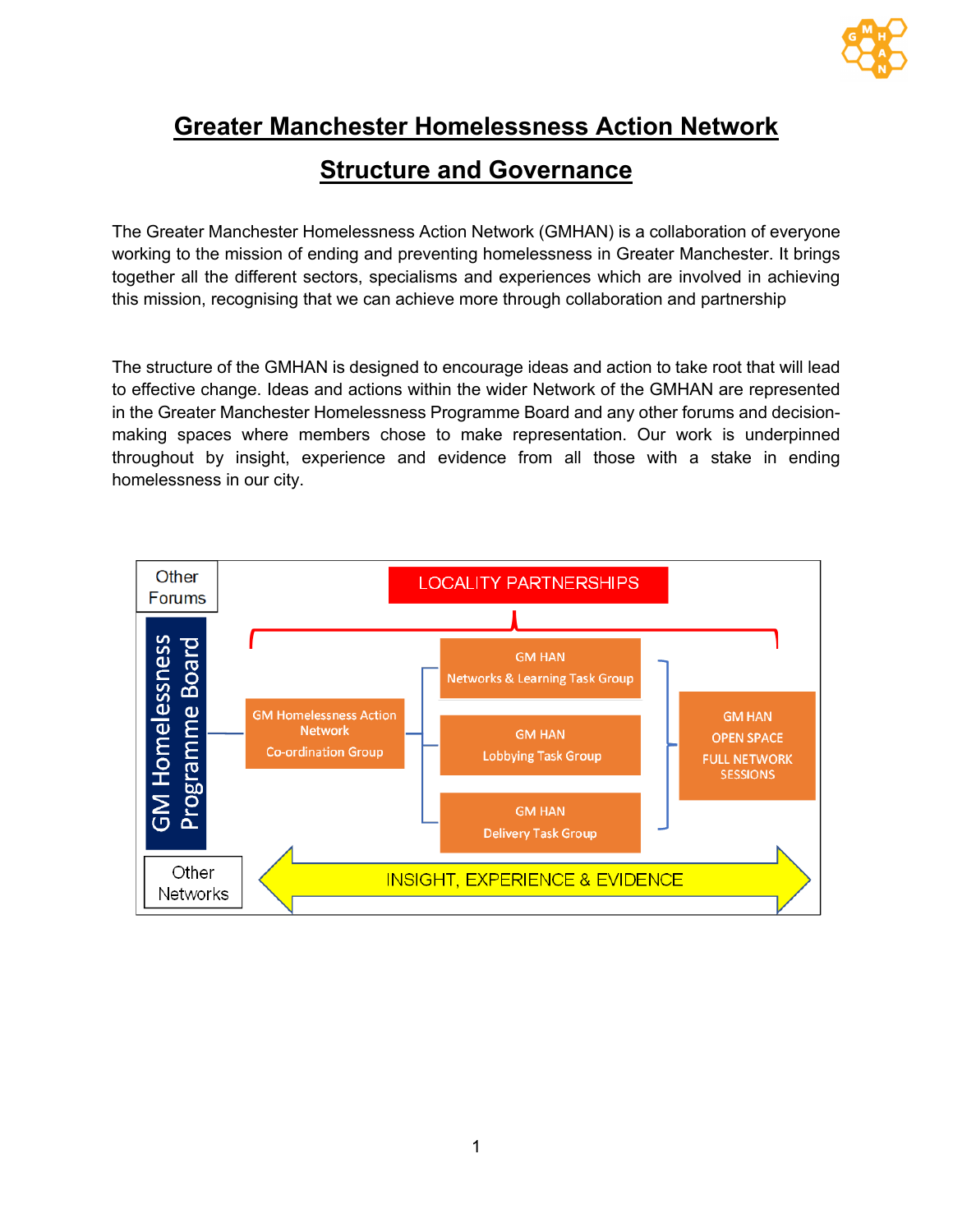

Anyone can be a member of the GMHAN. We are a collection of individuals not organisations, valuing the personal and organizational connections that people bring with recognition to the boundaries that this can create.

The Co-ordination Group facilitates and coordinates the flow of information and action within the Network, and is organised around the three purposes of the HAN:



The GMHAN has two representatives at the GM Homelessness Programme Board, a separate body which is chaired the Mayor of Greater Manchester. The Programme Board role is to provide comprehensive leadership in the development of a joint strategic approach to ending homelessness across Greater Manchester and scrutiny of joint programmes undertaken by partners from all sectors to achieve this. Representation on the Programme Board ensures the GMHAN is connected to wider activities, can hold wider partners to account and be held accountable itself for its role in ending homelessness.

## **Roles & Responsibilities**

The main forums for the Network to connect to each other and wider work are:

- **Monthly Open Space**. Held online and open to all. Open Spaces will alternate between focusing on subjects of interest such as prison release or mental health and homelessness and being a space for Network members to bring queries, questions, or ideas.
- **Quarterly Full Network Sessions**: Held in person for all Network Members to connect, share ideas and contribute directly to plans and decisions emerging to end homelessness in Greater Manchester.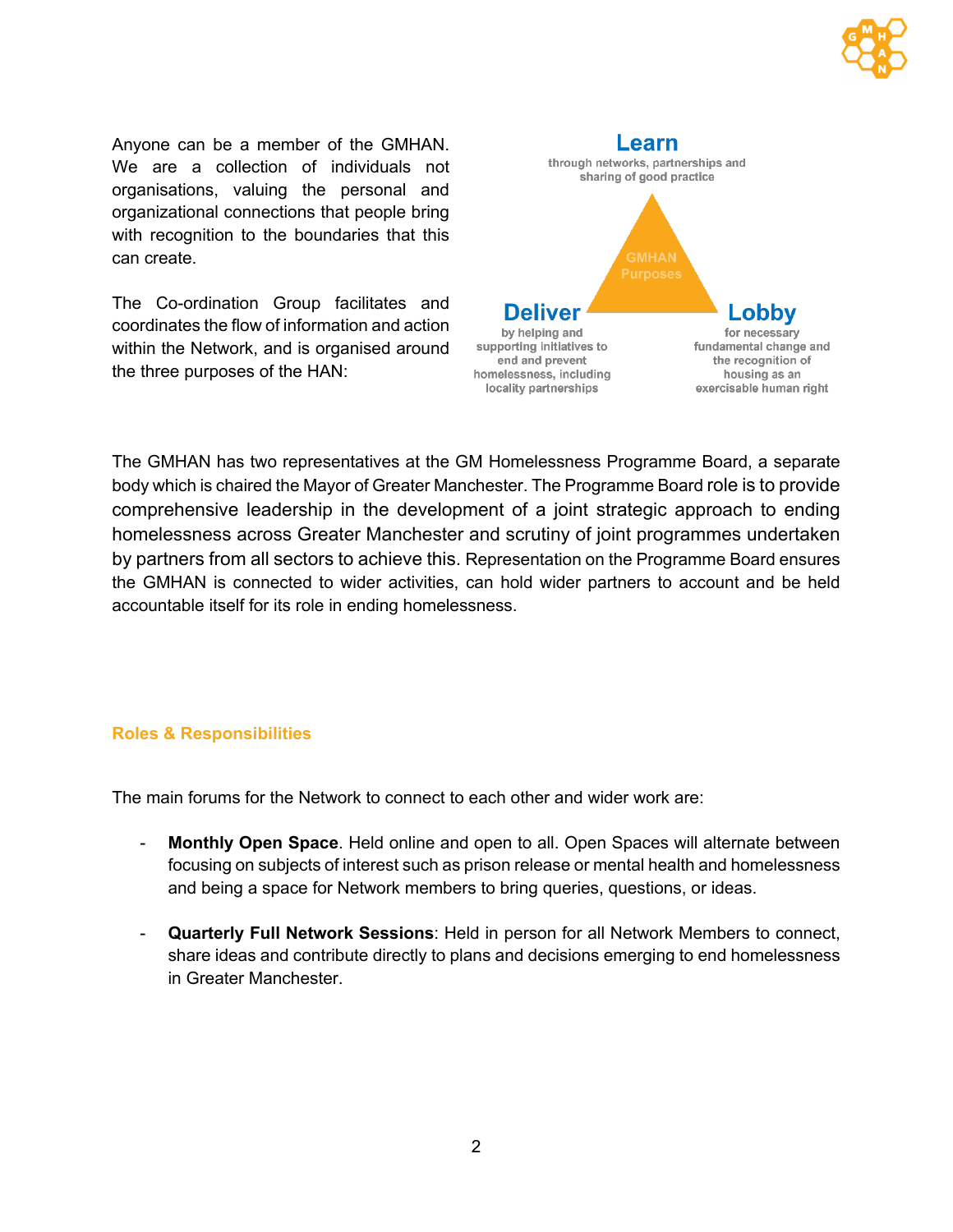

## The **Co-ordination Group** and **Task Groups** co-ordinate and facilitate the Network.

**Task groups:** (expected monthly meet ups with ongoing communication between members around actions)

- Focusing on a specific area of the HAN (e.g. Learning; Lobbying; Delivery)
- Lead on directing and supporting activity around that purpose
- Propose their own short-term objectives to make progress toward it
- Set up theme sub-groups as necessary and utilise learning from other groupings in the wider eco-system
- Report back into the Co-ordination Group and wider network to involve others in emerging pieces of work and minimise duplication of effort
- Put forward topics for Open Space sessions and items at Full Network Events

All members of the Network are invited to join or Chair a Task Group by submitting a short Expression of Interest to the Co-ordination Group.

**Co-ordination Group:** (expected meet up every two months, at open meetings which anyone can observe and participate in if relevant so that all discussions can be inclusive)

- Maintain a coordinated and inclusive approach to ending homelessness
- Monitor progress and ensure the effective operation of the core functions of the Network
- Fulfil the Network's functions at a GM level, and support Locality Partnerships as local networks of change
- Make decisions required on use of HAN resources or recommendations to external partners, based on inclusive discussions and widespread agreement
- Ensure representation of all relevant voices and perspectives

Membership of the Co-ordination Group will be appointed based on the roles, responsibilities and viewpoints of individuals involved, and limited to maximum 12 individuals who hold accountability for delivering the above functions.

Appointees will include: line management of any paid resource, representatives to the Programme Board, Task Groups Chairs, funders, people with personal insight into homelessness, and at least one representative from a GM Local Authority, the Health & Social Care system, VCSE Sector, Faith Sector, Housing, and the GM Combined Authority. Members will rotate Chairing sessions and take mutual responsibility for delivering the Co-ordination Group's responsibilities.

All groups and roles will be supported by any paid, dedicated resource available to the Network but retain ultimate responsibility for delivering their objectives.